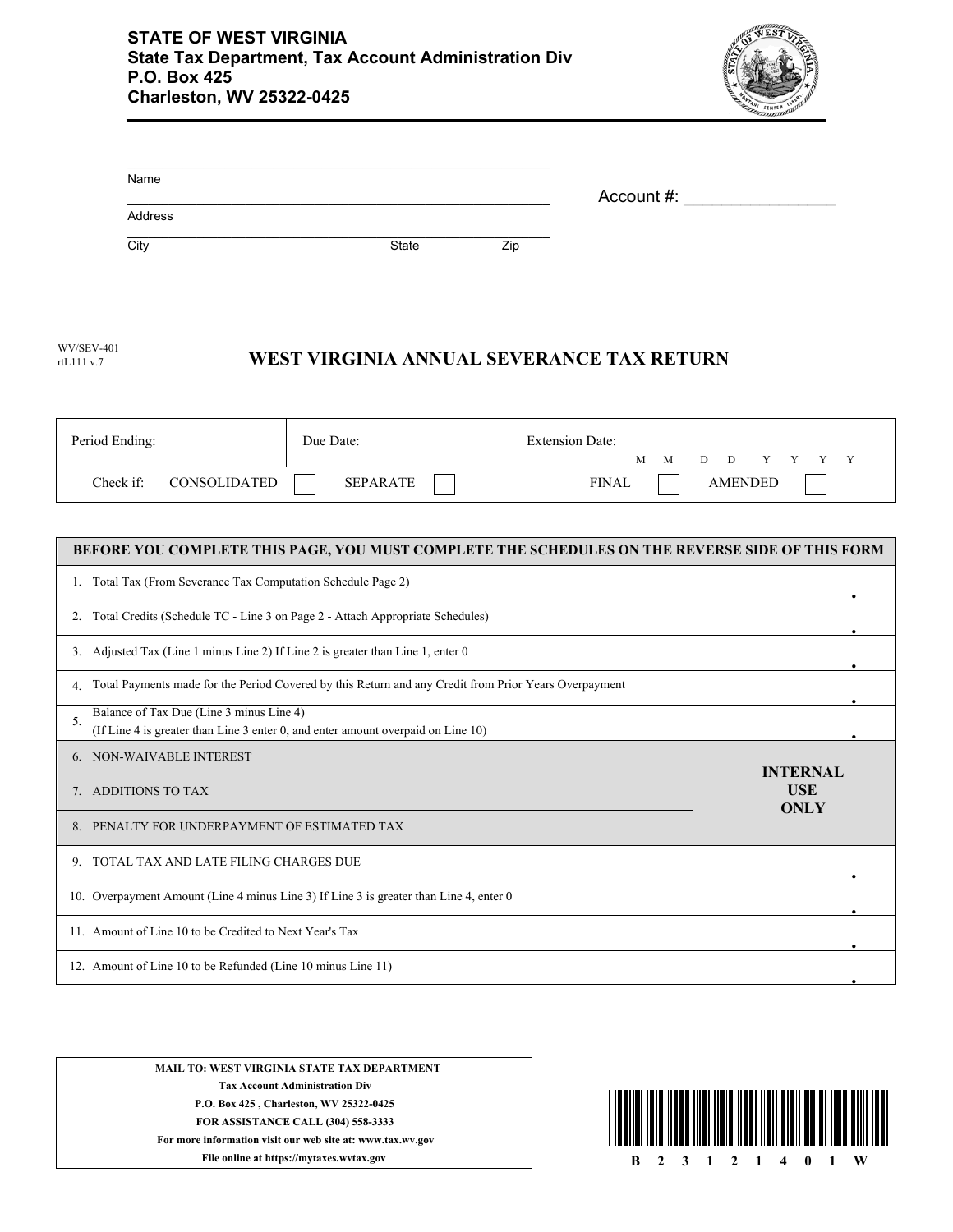## WEST VIRGINIA ANNUAL SEVERANCE TAX RETURN

Account #:

|                  | <b>SEVERANCE TAX COMPUTATION SCHEDULE</b>                                                                                                                       |     |
|------------------|-----------------------------------------------------------------------------------------------------------------------------------------------------------------|-----|
|                  | <b>Type of Natural Resource</b>                                                                                                                                 | Tax |
|                  | <b>Natural Gas</b> (Total tax from <b>Schedule A</b> ) and<br>NGL's (including ethane, butane, and propane) (Total tax on these resources from Schedule C)      |     |
|                  | <b>Oil</b> (Schedule B MUST be completed. Enter total tax due from Column I of Schedule B.)                                                                     |     |
| $\mathbf{3}$     | <b>Coalbed Methane</b> (Schedule C MUST be completed. Enter total tax due from this commodity Column<br>G of Schedule C.)                                       |     |
| $\overline{4}$ . | Sand, gravel, or other mineral product not quarried or mined (Schedule C MUST be completed.<br>Enter total tax due from this commodity Column G of Schedule C.) |     |
| $\overline{5}$ . | Limestone or Sandstone quarried or mined (Schedule C <b>MUST</b> be completed. Enter total tax due<br>from this commodity Column G of Schedule C.)              |     |
| 6.               | <b>Other natural resource products</b> (Schedule C <b>MUST</b> be completed.) Enter total tax due from this<br>commodity Column G of Schedule C.                |     |
|                  | <b>TOTAL TAX</b> - Enter here and on Line 1 on Front of Return                                                                                                  |     |

|    | <b>SCHEDULE TC - TAX CREDITS</b>                                                                                                                                                                 |  |
|----|--------------------------------------------------------------------------------------------------------------------------------------------------------------------------------------------------|--|
|    | Annual Credit-\$500 per year or \$41.67 per month for each month engaged in business in West Virginia.<br>Only one annual credit may be claimed by each business entity, not to exceed \$500.00. |  |
| 2. | Manufacturing Investment Tax Credit (Must attach documentation)                                                                                                                                  |  |
| 3. | <b>TOTAL CREDIT</b> - Add lines 1 and 2, Enter total here and on Line 2 on Page 1                                                                                                                |  |

| Under penalties of perjury, I declare that I have examined this return, including accompanying schedules and statement(s) and to the best of my knowledge<br>and belief it is true, and complete. |                                    |         |                    |  |
|---------------------------------------------------------------------------------------------------------------------------------------------------------------------------------------------------|------------------------------------|---------|--------------------|--|
| (Signature of Taxpayer)                                                                                                                                                                           | (Name of Taxpayer - Type or Print) | (Title) | (Date)             |  |
| (Person to Contact Concerning this Return)                                                                                                                                                        |                                    |         | (Telephone Number) |  |
| (Signature of preparer other than taxpayer)                                                                                                                                                       | (Address)                          |         | (Date)             |  |

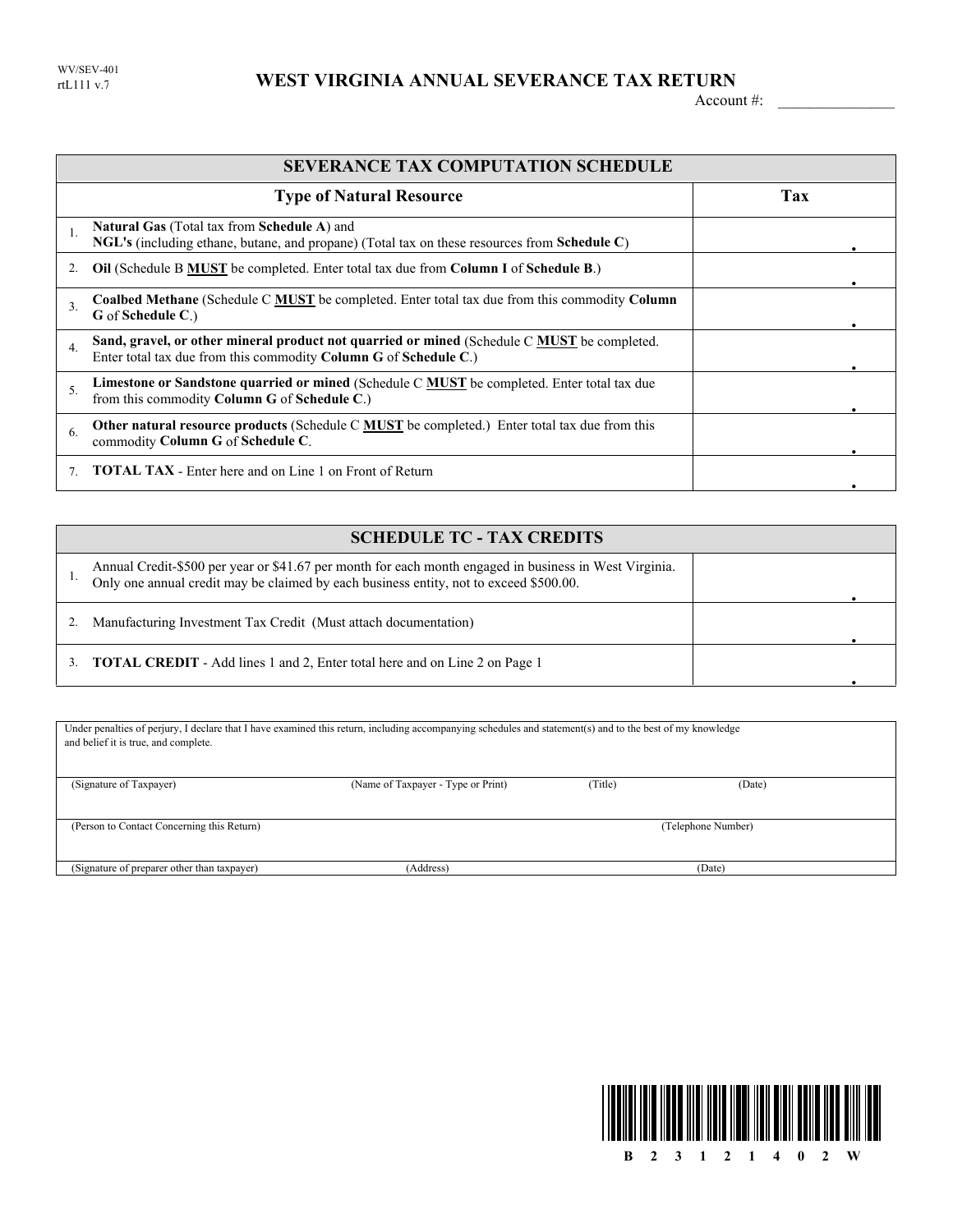|                                                      |             |                             |                             | <b>SCHEDULE A</b>                   | NATURAL GAS - TAX COMPUTATION AND EXEMPTION SCHEDULE |                                     |                           |             |                          |
|------------------------------------------------------|-------------|-----------------------------|-----------------------------|-------------------------------------|------------------------------------------------------|-------------------------------------|---------------------------|-------------|--------------------------|
| ¥                                                    | Ξ           |                             | <b>EXEMPTIONS</b>           |                                     | H                                                    | $\Omega$                            | H                         | Ξ           | $\overline{\phantom{0}}$ |
|                                                      |             | $\Omega$                    | $\overline{a}$              | $\overline{\mathbb{F}}$             |                                                      |                                     |                           |             |                          |
|                                                      |             |                             | Qualified                   | <b>Total Provided</b>               |                                                      |                                     |                           |             |                          |
|                                                      |             | <b>Low Volume</b>           | Shut in                     | 5                                   |                                                      |                                     |                           |             |                          |
| <b>API Number</b>                                    | Gross Value | (total gross value)<br>Well | (total gross value)<br>Well | Property Owners<br>(in gross value) | <b>Gross Value</b><br>Adjusted                       | Transportation*<br><b>Allowance</b> | <b>Gross Value</b><br>Net | Rate<br>Tax | <b>Tax Due</b>           |
| 47-                                                  |             |                             |                             |                                     |                                                      |                                     |                           | 0.05        |                          |
| 47-                                                  |             |                             |                             |                                     |                                                      |                                     |                           | 0.05        |                          |
| 47-                                                  |             |                             |                             |                                     |                                                      |                                     |                           | 0.05        |                          |
| 47-                                                  |             |                             |                             |                                     |                                                      |                                     |                           | 0.05        |                          |
| 47-                                                  |             |                             |                             |                                     |                                                      |                                     |                           | 0.05        |                          |
| 47-                                                  |             |                             |                             |                                     |                                                      |                                     |                           | 0.05        |                          |
| $47-$                                                |             |                             |                             |                                     |                                                      |                                     |                           | 0.05        |                          |
| 47-                                                  |             |                             |                             |                                     |                                                      |                                     |                           | 0.05        |                          |
| 47-                                                  |             |                             |                             |                                     |                                                      |                                     |                           | <b>0.05</b> |                          |
| 47-                                                  |             |                             |                             |                                     |                                                      |                                     |                           | 0.05        |                          |
| 47-                                                  |             |                             |                             |                                     |                                                      |                                     |                           | 0.05        |                          |
| $47-$                                                |             |                             |                             |                                     |                                                      |                                     |                           | 0.05        |                          |
| 47-                                                  |             |                             |                             |                                     |                                                      |                                     |                           | 50.0        |                          |
| $47-$                                                |             |                             |                             |                                     |                                                      |                                     |                           | 0.05        |                          |
| 47-                                                  |             |                             |                             |                                     |                                                      |                                     |                           | 0.05        |                          |
| 47-                                                  |             |                             |                             |                                     |                                                      |                                     |                           | 0.05        |                          |
| 47-                                                  |             |                             |                             |                                     |                                                      |                                     |                           | 0.05        |                          |
| 47-                                                  |             |                             |                             |                                     |                                                      |                                     |                           | 0.05        |                          |
| TOTAL(S)                                             |             |                             |                             |                                     |                                                      |                                     |                           |             |                          |
| * Transportation not available when Column F is zero |             |                             |                             |                                     |                                                      |                                     |                           |             |                          |

ANY and ALL wells must be reported, including shut-in and low volume.

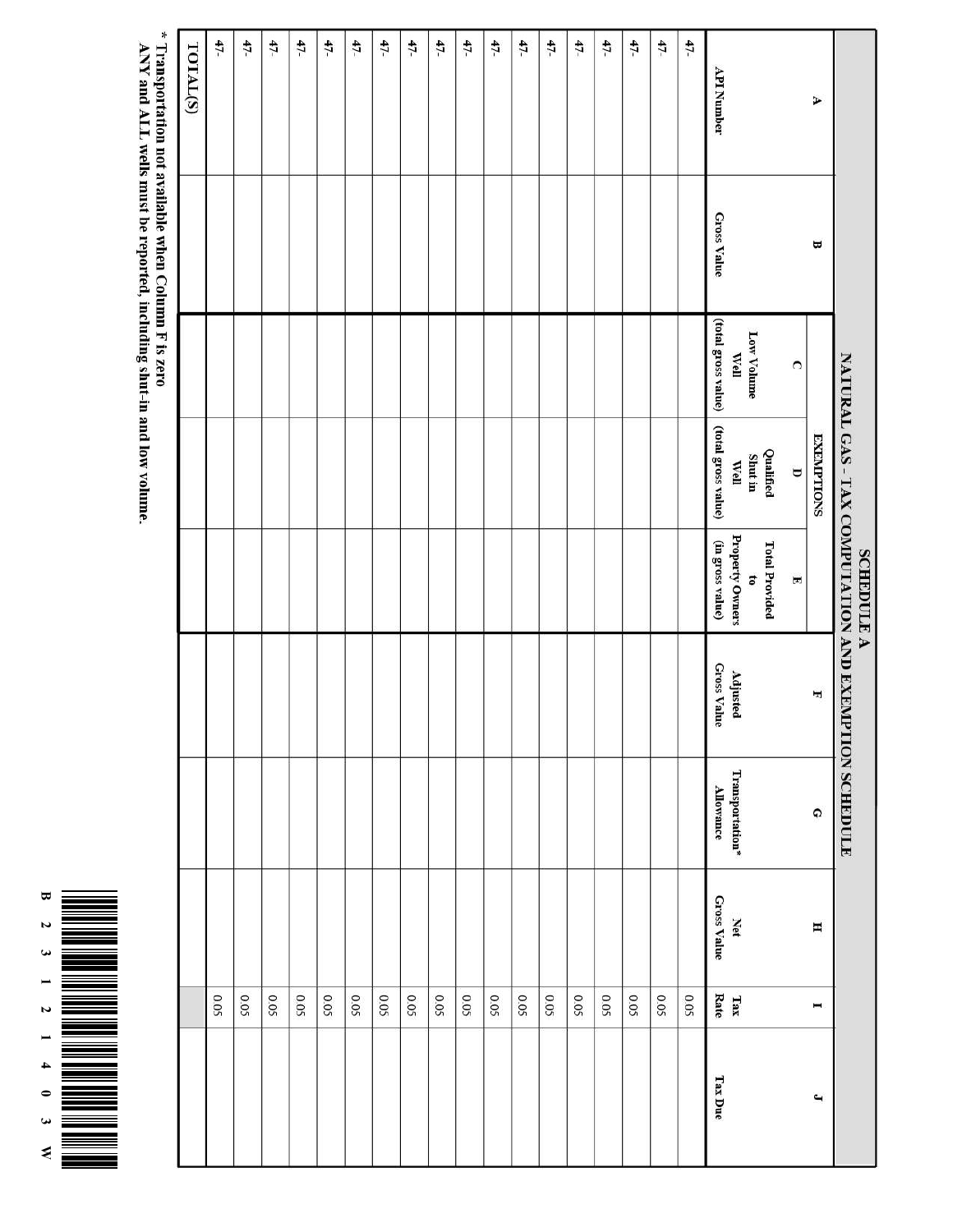

\* Transportation not available when Column E is zero<br>ANY and ALL wells must be reported, including shut-in and low volume.

|                   |             |                             | OIL - TAX COMPUTATION AND EXEMPTION SCHEDULE | <b>SCHEDULE B</b>       |                                                     |                           |                     |                |
|-------------------|-------------|-----------------------------|----------------------------------------------|-------------------------|-----------------------------------------------------|---------------------------|---------------------|----------------|
| À                 | $\Xi$       | <b>EXEMPTIONS</b>           |                                              | $\blacksquare$          | H                                                   | $\Omega$                  | Η                   | $\overline{ }$ |
|                   |             | $\Omega$                    | Δ                                            |                         |                                                     |                           |                     |                |
|                   |             | Low Volume                  | Qualified<br>Shut in                         |                         |                                                     |                           |                     |                |
| <b>API Number</b> | Gross Value | (total gross value)<br>Well | (total gross value)<br>Well                  | Gross Value<br>Adjusted | $\mathrm{Transportion}^{\star}$<br><b>Allowance</b> | Gross Value<br><b>Net</b> | Rate<br>$\Gamma$ ax | Tax Due        |
| $47-$             |             |                             |                                              |                         |                                                     |                           | 0.05                |                |
| $47-$             |             |                             |                                              |                         |                                                     |                           | 50'0                |                |
| 47-               |             |                             |                                              |                         |                                                     |                           | 0.05                |                |
| $47-$             |             |                             |                                              |                         |                                                     |                           | 0.05                |                |
| 47-               |             |                             |                                              |                         |                                                     |                           | 0.05                |                |
| $47-$             |             |                             |                                              |                         |                                                     |                           | 0.05                |                |
| $47-$             |             |                             |                                              |                         |                                                     |                           | 0.05                |                |
| 47-               |             |                             |                                              |                         |                                                     |                           | 0.05                |                |
| $47-$             |             |                             |                                              |                         |                                                     |                           | 0.05                |                |
| $47-$             |             |                             |                                              |                         |                                                     |                           | 500                 |                |
| 47-               |             |                             |                                              |                         |                                                     |                           | 0.05                |                |
| $47-$             |             |                             |                                              |                         |                                                     |                           | 0.05                |                |
| $47 -$            |             |                             |                                              |                         |                                                     |                           | 0.05                |                |
| $47-$             |             |                             |                                              |                         |                                                     |                           | 0.05                |                |
| $47-$             |             |                             |                                              |                         |                                                     |                           | 0.05                |                |
| $47-$             |             |                             |                                              |                         |                                                     |                           | 0.05                |                |
| 47-               |             |                             |                                              |                         |                                                     |                           | 0.05                |                |
| $47-$             |             |                             |                                              |                         |                                                     |                           | 0.05                |                |
| TOTAL(S)          |             |                             |                                              |                         |                                                     |                           |                     |                |